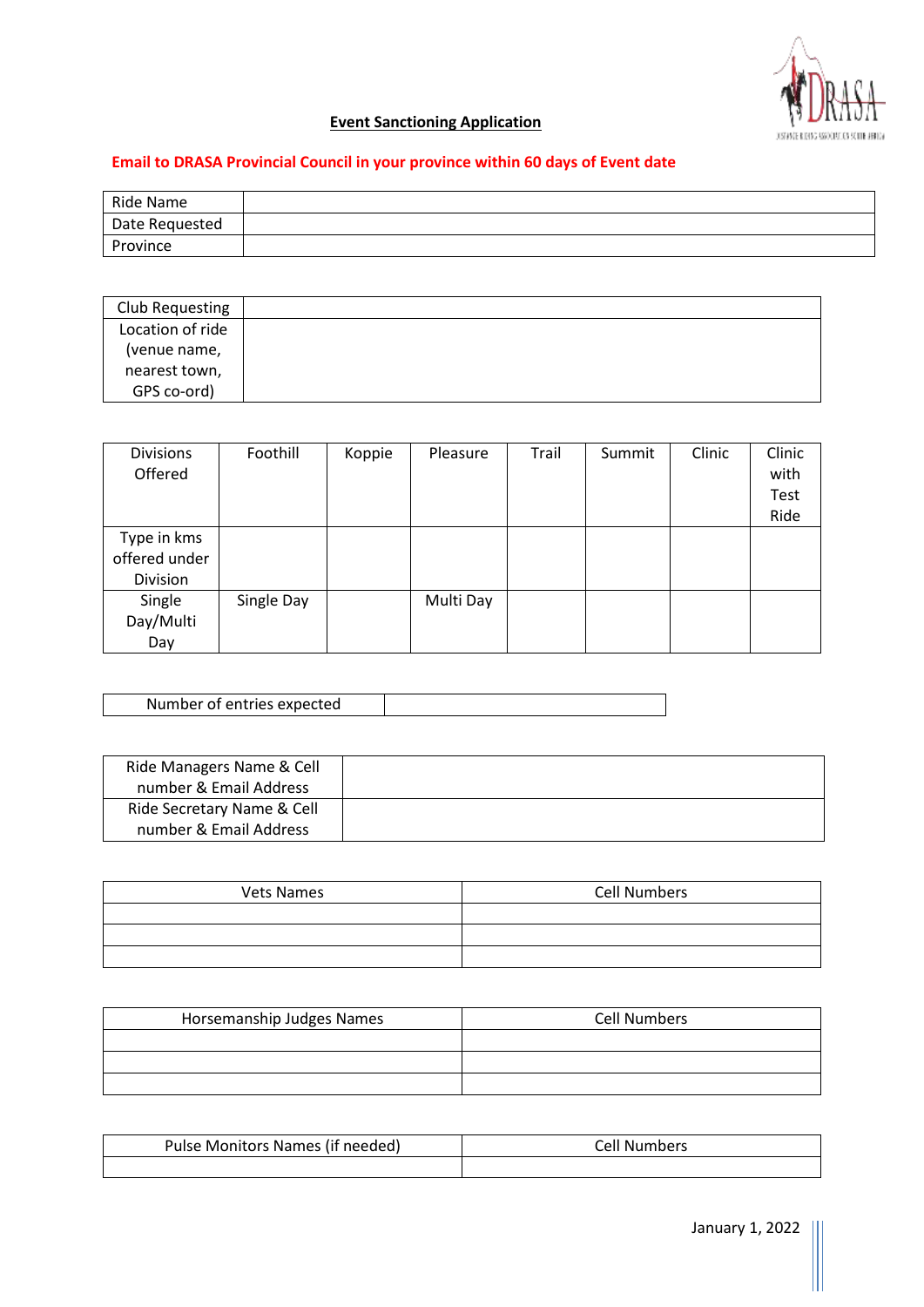| <b>Time Keepers Names</b> | <b>Cell Numbers</b> |
|---------------------------|---------------------|
|                           |                     |
|                           |                     |
|                           |                     |

| Medics<br>mpanv | .<br>$\sim$<br>vers |
|-----------------|---------------------|
|                 |                     |

### **Describe Camp and facilities and supply prices**

| Water at camp and on        |  |
|-----------------------------|--|
| course                      |  |
|                             |  |
|                             |  |
|                             |  |
|                             |  |
|                             |  |
|                             |  |
| Vet area and treatment area |  |
|                             |  |
|                             |  |
|                             |  |
|                             |  |
|                             |  |
|                             |  |
| Horsemanship Judging Area   |  |
|                             |  |
|                             |  |
|                             |  |
|                             |  |
|                             |  |
|                             |  |
|                             |  |
| <b>Toilets</b>              |  |
|                             |  |
|                             |  |
|                             |  |
|                             |  |
|                             |  |
|                             |  |
|                             |  |
| Showers/bathrooms           |  |
|                             |  |
|                             |  |
|                             |  |
|                             |  |
|                             |  |
|                             |  |
| Paddocks/Stables(include    |  |
|                             |  |
| prices if applicable)       |  |
|                             |  |
|                             |  |
|                             |  |
|                             |  |
|                             |  |

-11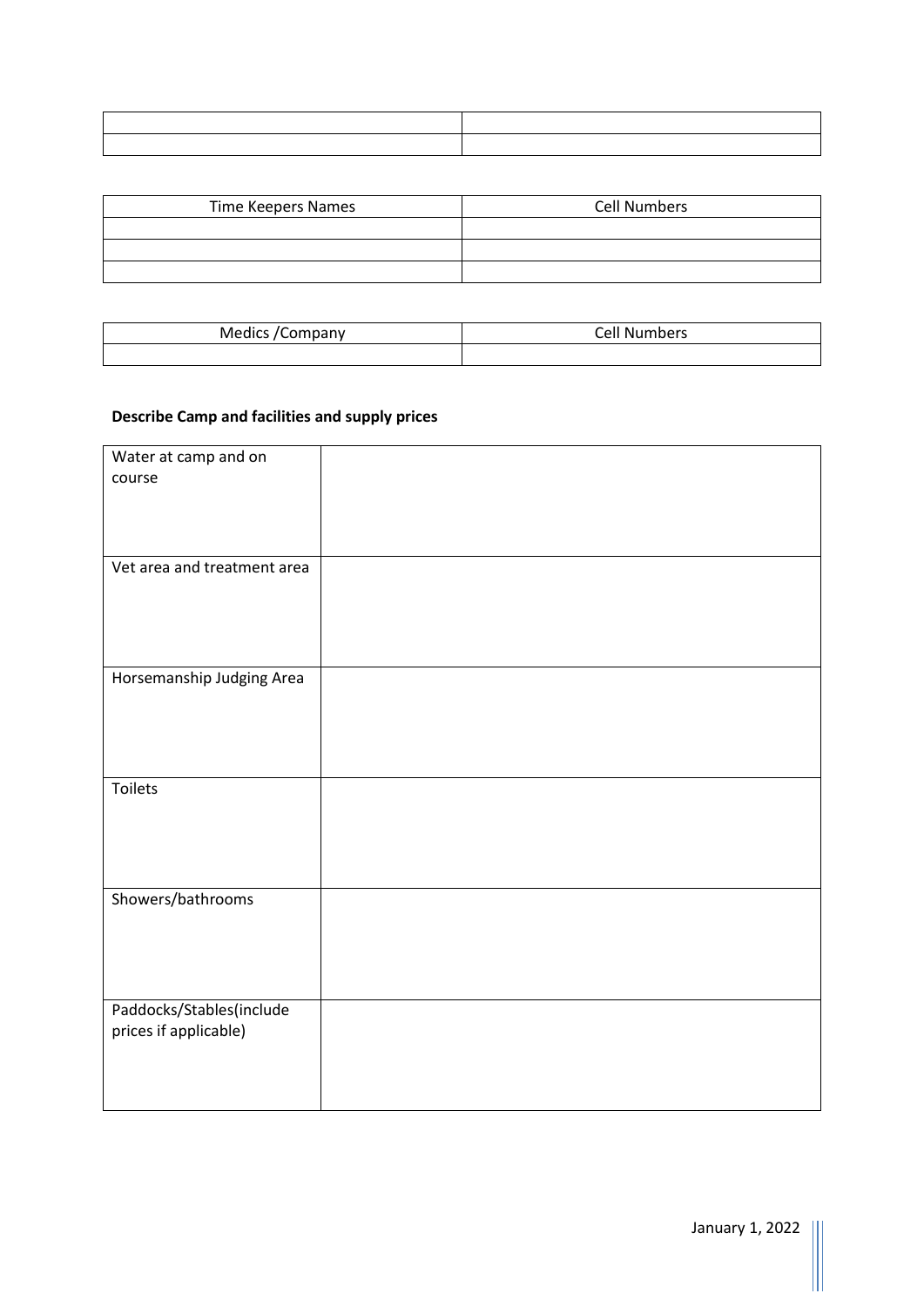| Camping facilities (include<br>price if applicable)                                                   |  |
|-------------------------------------------------------------------------------------------------------|--|
| Eating facilities (include price<br>if you want riders to book<br>specific meals and pay at<br>entry) |  |
| Other fees to be charged<br>(gate entry etc)                                                          |  |

#### **Describe course**

| Water on course                                                                                                                                             |  |
|-------------------------------------------------------------------------------------------------------------------------------------------------------------|--|
| Any road crossings                                                                                                                                          |  |
| Number of legs and distance<br>, prices per distance and or<br>day. Include a PERCENTAGE<br>discount for multi days if<br>applicable (only a<br>percentage) |  |
| Terrain                                                                                                                                                     |  |
| Maximum and Minimum<br>speed to be set                                                                                                                      |  |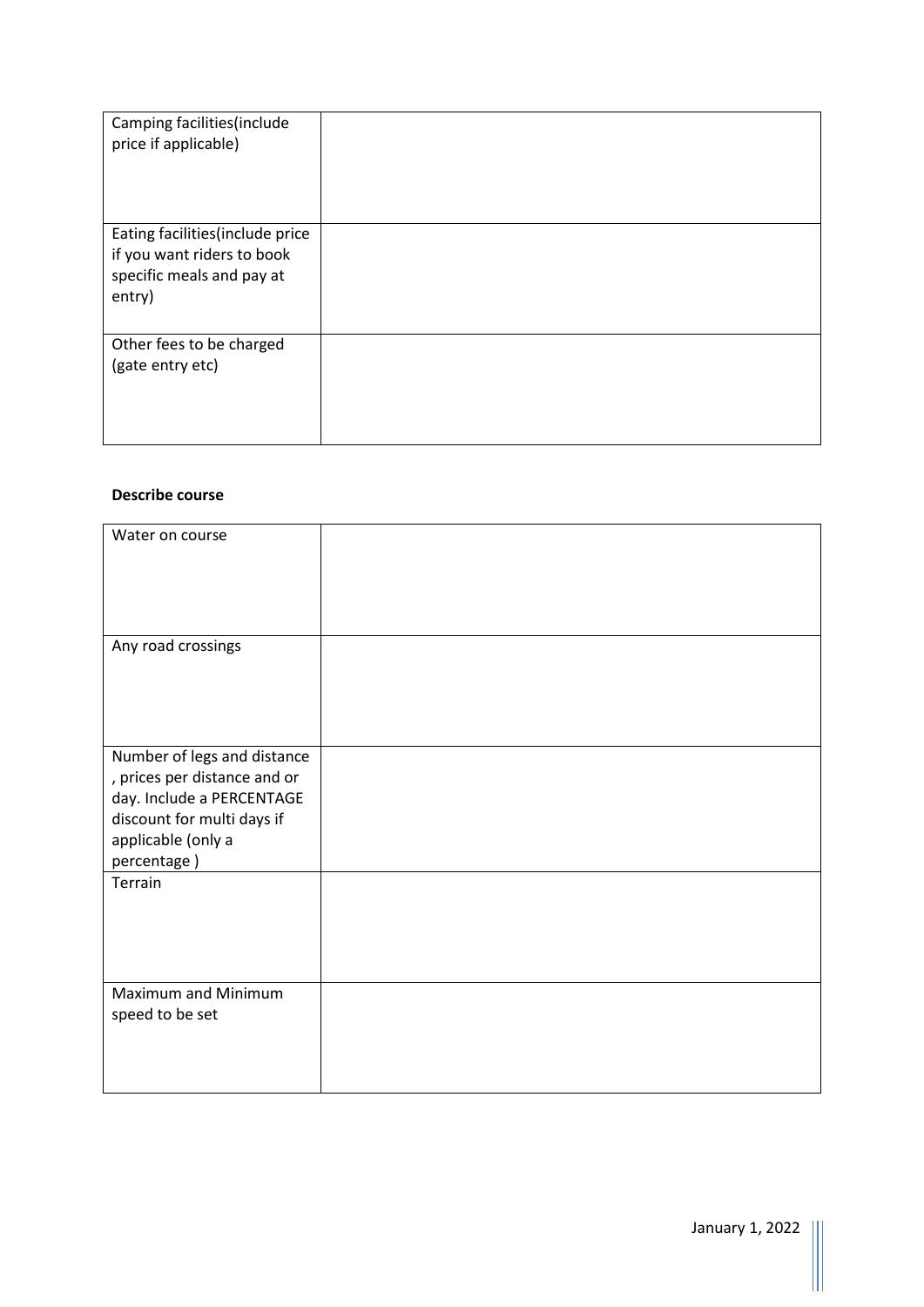| Weather conditions<br>expected           |  |
|------------------------------------------|--|
| Horsemanship Obstacle 1 -<br>description |  |
| Horsemanship Obstacle 2 -<br>description |  |
| Horsemanship Obstacle 3 -<br>description |  |

I(We ) the undersigned , do hereby certify that the foregoing information is correct, that I (we) have read the DRASA Rules and Service Level Agreement, that the aforementioned event will be conducted in accordance with these Rules and agreement and that DRASA will be notified immediately of any change in the foregoing information. It is understood that all obligations to DRASA must be fulfilled before final recognition of points, awards and mileage can be given

Signed Ride Manager

Name Date Signature Date

### **Email to [info.drasa@gmail.com](mailto:info.drasa@gmail.com) within 30 days of event date**

We, the DRASA Provincial Council as represented by the undersigned, do hereby certify that the above event has been approved and that the above event will be conducted in accordance with the DRASA Rules and Regulations and Service Level agreement.

Signed by Provincial Council Representative

| am<br>d |  |
|---------|--|
|---------|--|

Signature Date